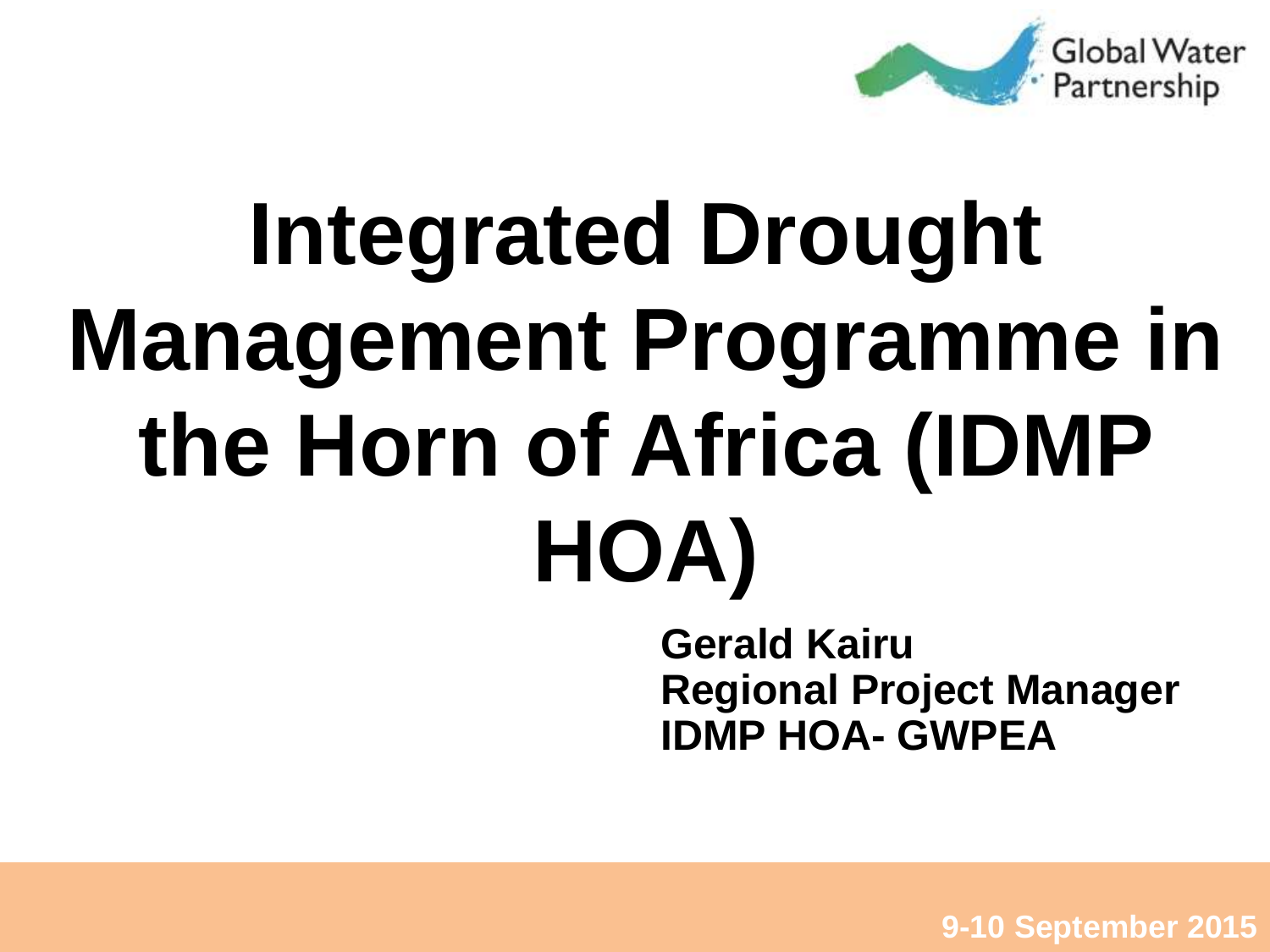## **Introduction**

- The HOA is vulnerable to the increasing frequency and severity of droughts
- Droughts affecting key sectors of the HOA countries –i.e. agriculture, energy, water, transport etc.
- High population is vulnerable and with low resilience- mainly rural communities in Arid and semi arid lands (ASALs) are highly affected
- High dependence on rain fed agriculture and on natural resources
- Policy gaps and inadequate institutional capacity in drought management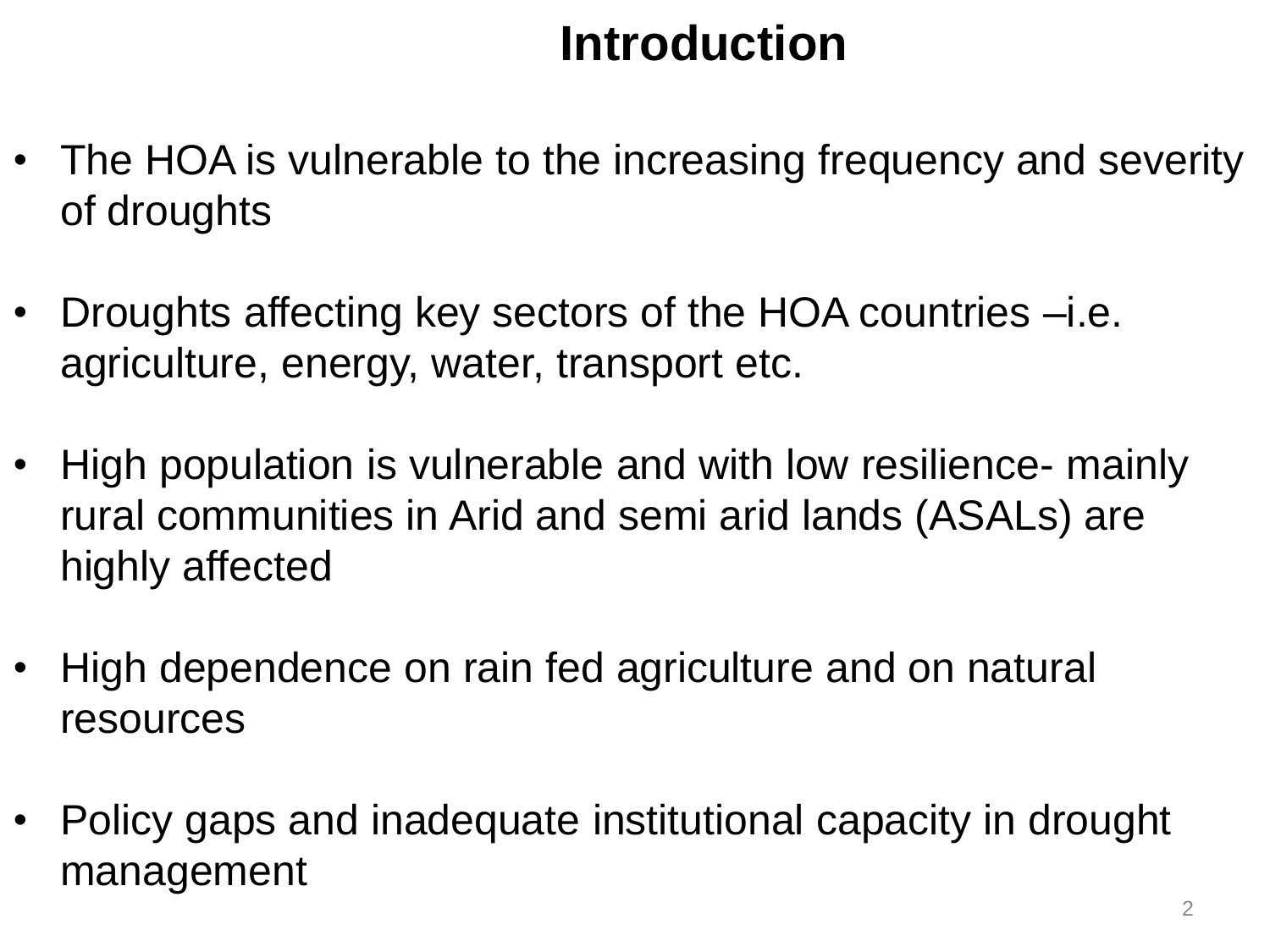#### **GEOGRAPHICAL SCOPE**

**► IDMP HOA is being implemented in 8 countries. These** include *Djibouti, Eritrea, Ethiopia, Kenya, Somalia, South Sudan, Sudan and Uganda* 

## **Overall Aim of IDMP HOA**

To promote drought resilience of countries, communities and ecosystems in the Horn of Africa

- *IDMP HOA is operating within and contributes to the IGAD Drought Resilience Sustainability Initiative (IDDRSI) framework*
- *The Programme provides a multi-stakeholder platform, to build drought resilience in the HOA region*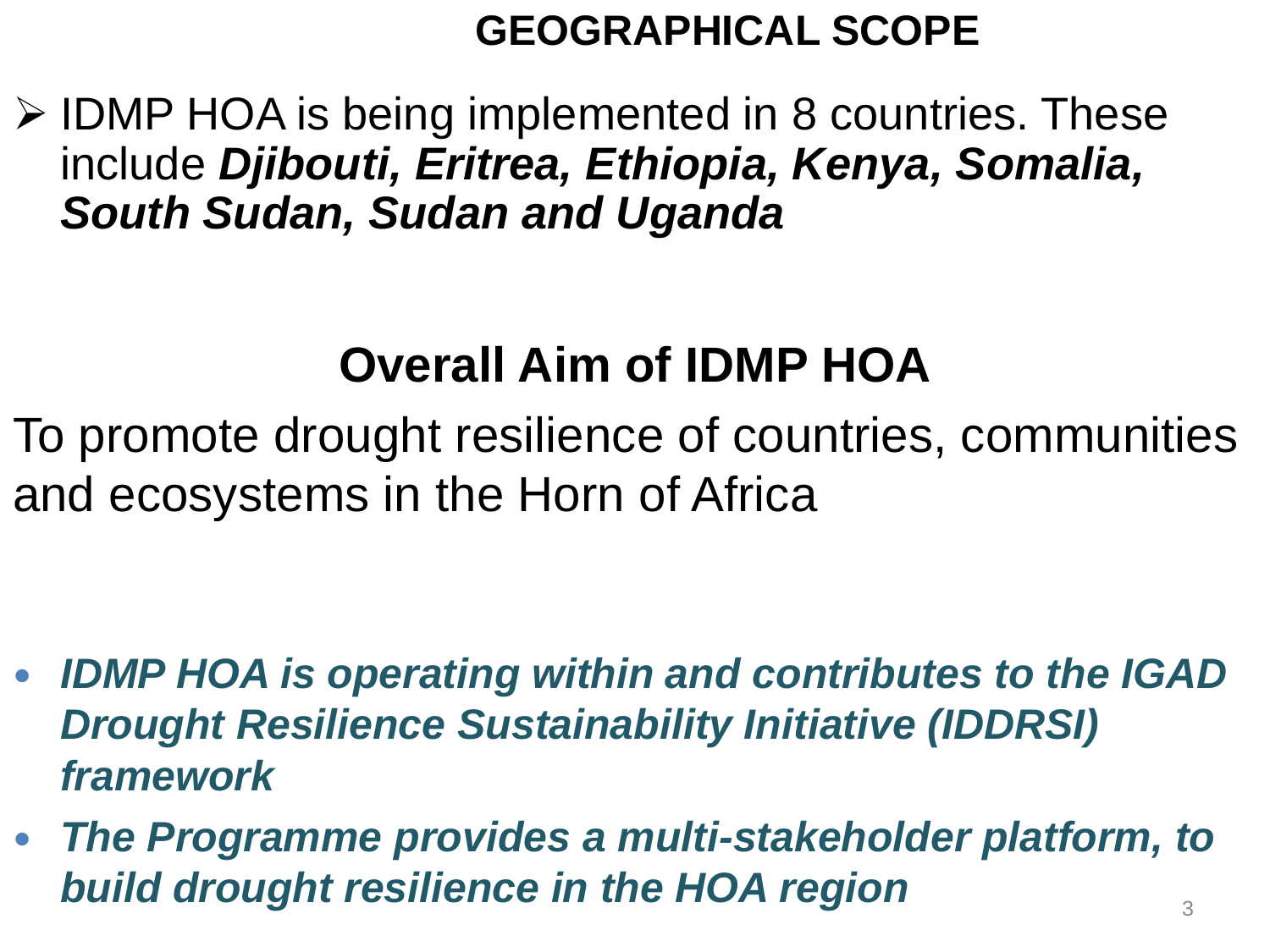## **Progress (July 2014-June 2015)**

- **1. IDMP HOA Work Package: Regional and Trans-boundary cooperation-** *Support strengthening of regional cooperation in drought management*
- Memorandum of Understanding (MOU) between IGAD and GWP signed and strategies to implement MOU in place

**2. IDMP HOA Work Package: National development and Sector Plans-***Support countries to integrate water security and drought resilience into national development planning and decision-making processes*

- Regional review and program inception meeting to discuss regional frameworks on drought was carried out in September 2014 in Nairobi
- Country reports on the existing drought frameworks prepared.
- A synthesized consolidated drought resilience framework report
- Engaging countries begin planning to develop national drought policies.

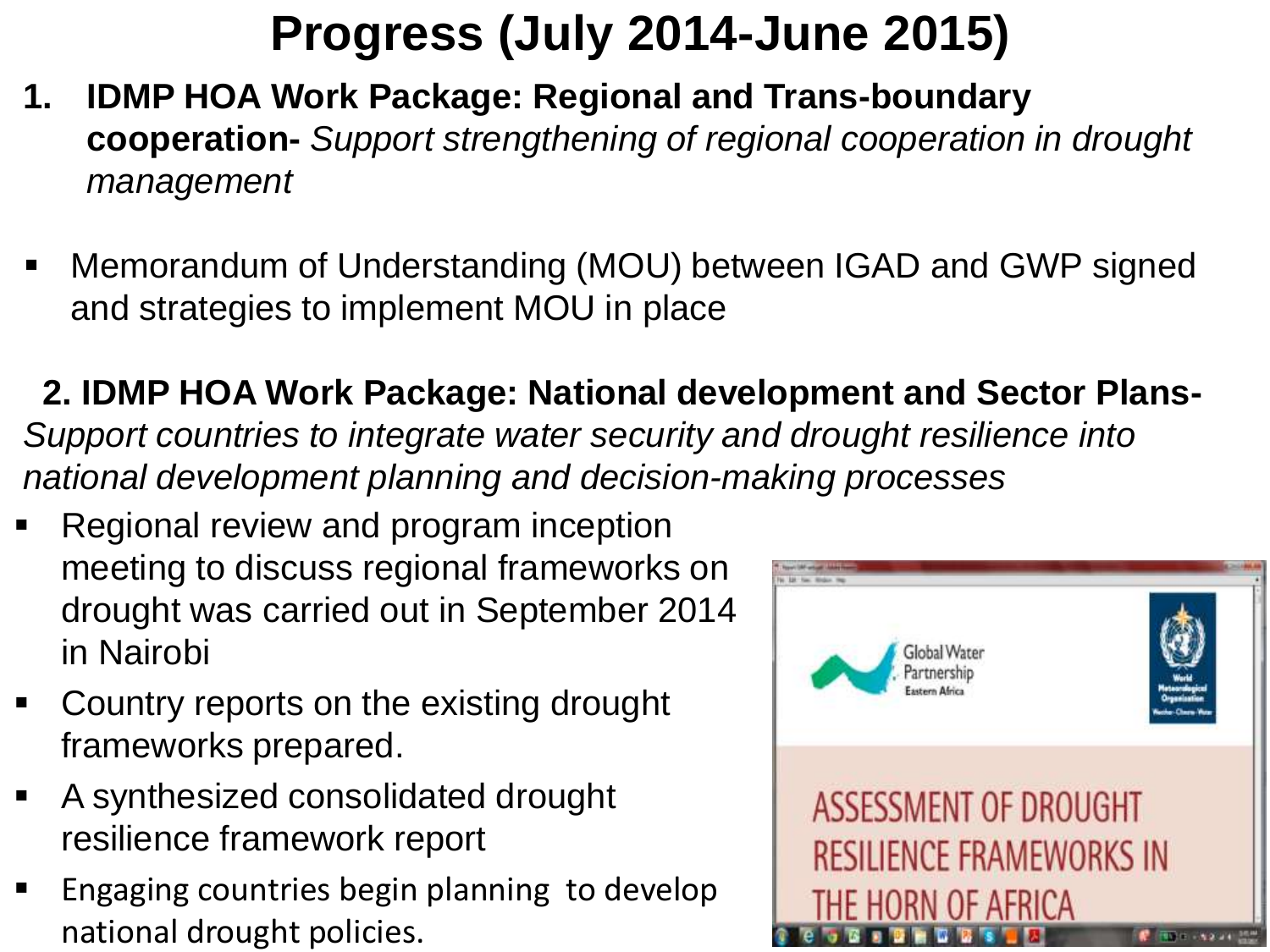**3. IDMP HOA Work Package: Demonstration Projects:** *Support development and implementation of innovative Integrated Drought Management solutions in the HOA region* Support Country Water Partnership to developing drought related/water security case studies

**a)** *Uganda*: Restoration of L.Kako and its sorrounding. The main challenges is siltation

*b) Kenya:* The Mutweii Water Harvesting for Economic Empowerment. The challenge is water stress in the area- communities have constructed sunken sand dams with dry river beds to collect water.



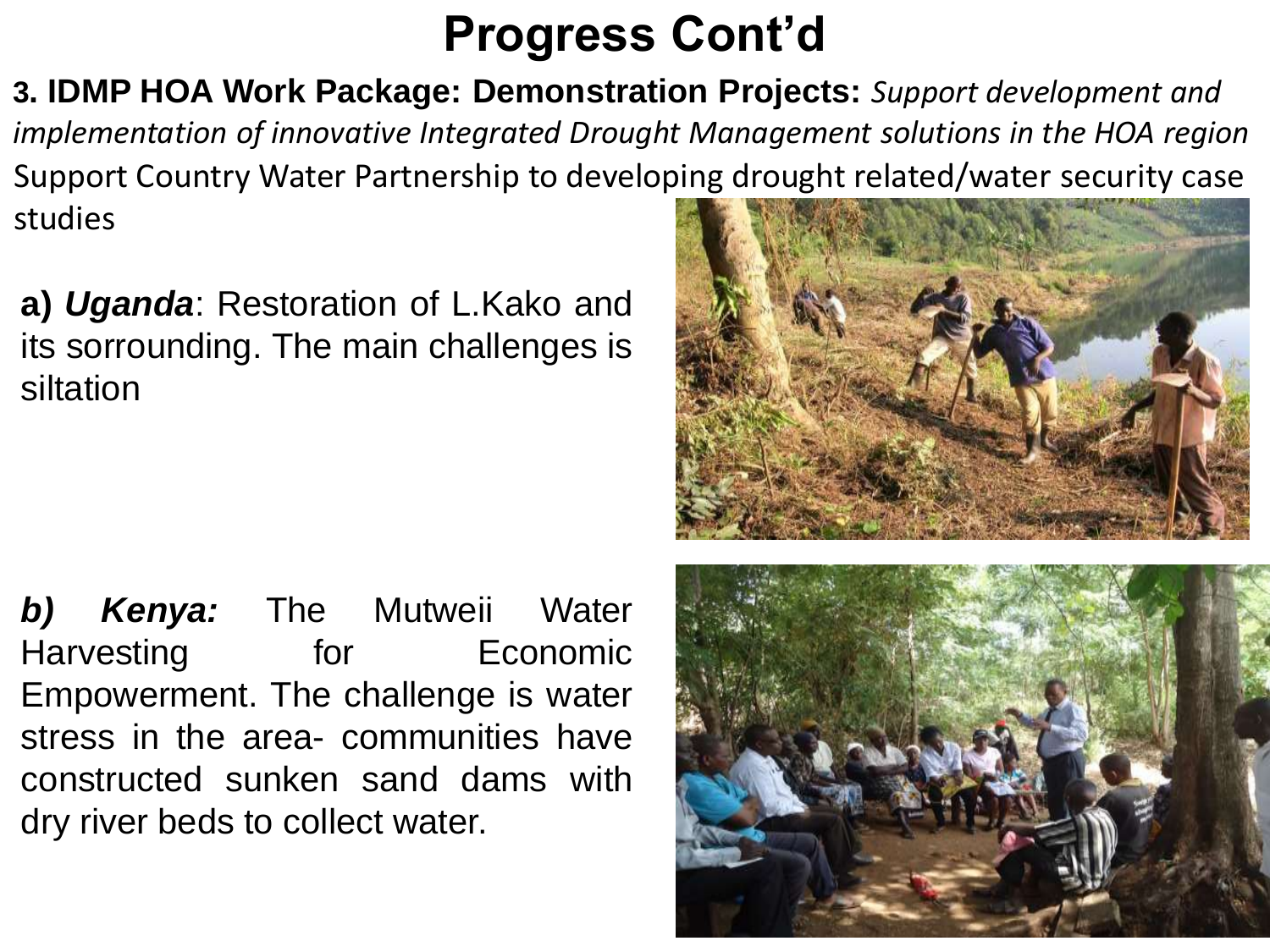- **4. IDMP HOA Work Package: Capacity Building:** *Support capacity development of institutions & stakeholders for drought resilience in the IGAD region*
- IDMP HOA program together with partners organised Regional training in Applying IWRM Tools for Reducing DRM in June 2015 in Addis Ababa. *The training strengthened the capacity of water and climate professionals in the IGAD region*



 A Five year capacity building program on drought resilience in the IGAD region in process of development. *The program requires support from partners*

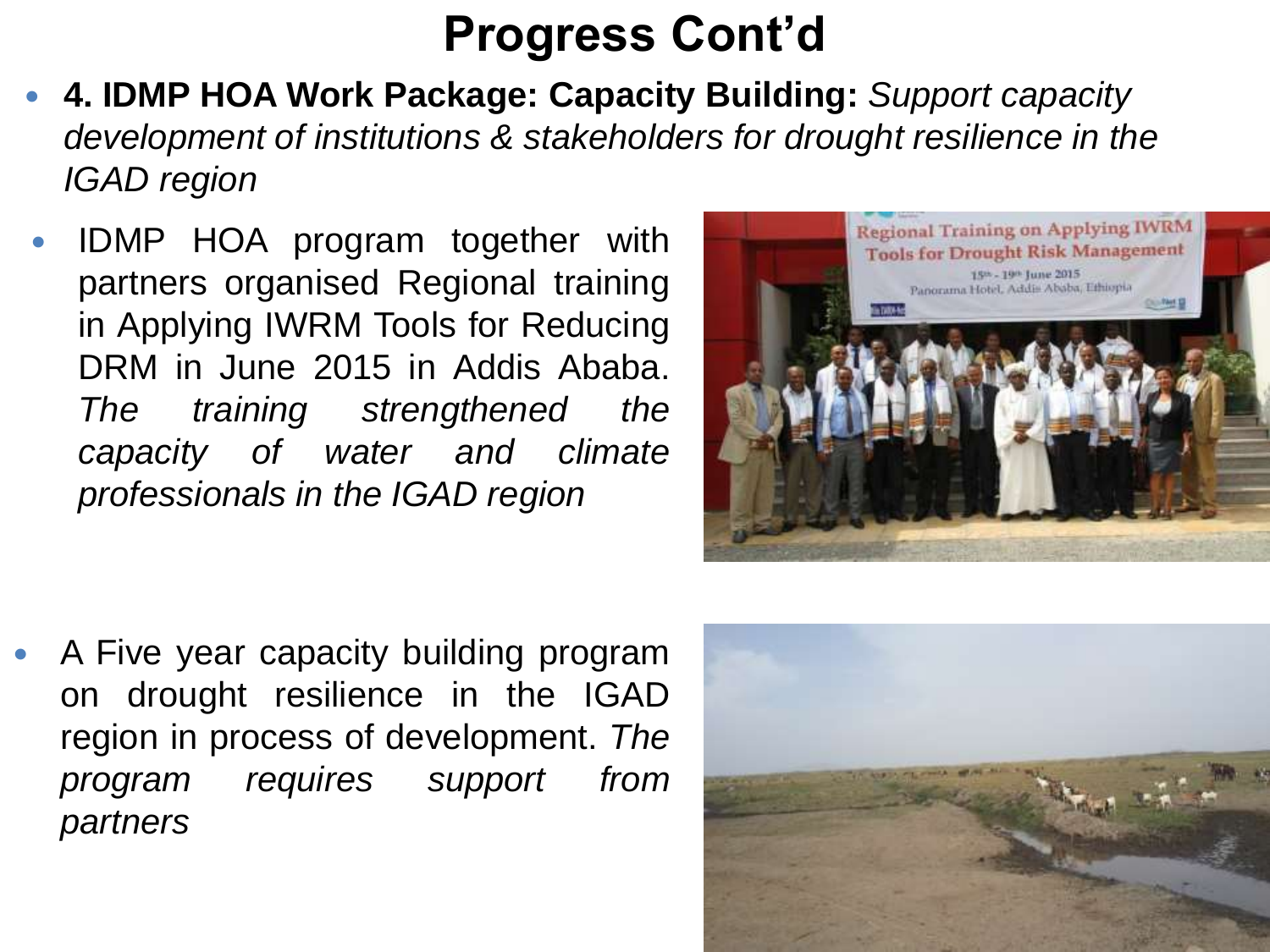**IDMP HOA Work Package: Knowledge and awareness:** *Enhance knowledge management on integrated drought management in the region*

- Knowledge materials produced. These include IDMP HOA brochure, policy brief on drought resilience frameworks
- Learn lessons and best practices from drought/water related interventions-Lake Zeway- Regulators Vs Users
- Learning and sharing information
	- $\checkmark$  Articles published e.g. On IWA website
	- $\checkmark$  Abstracts to conferences- World Water Week in Stockholm, 2015
	- $\checkmark$  Presentations in various fora e.g. Regional Workshop for Eastern and Southern Africa, as part of the UN-Water Initiative on "Capacity Development to Support National Drought Management Policies, Greater Horn of Africa Climate Outlook Forum in Nairobi, IGAD Water Dialogue Forum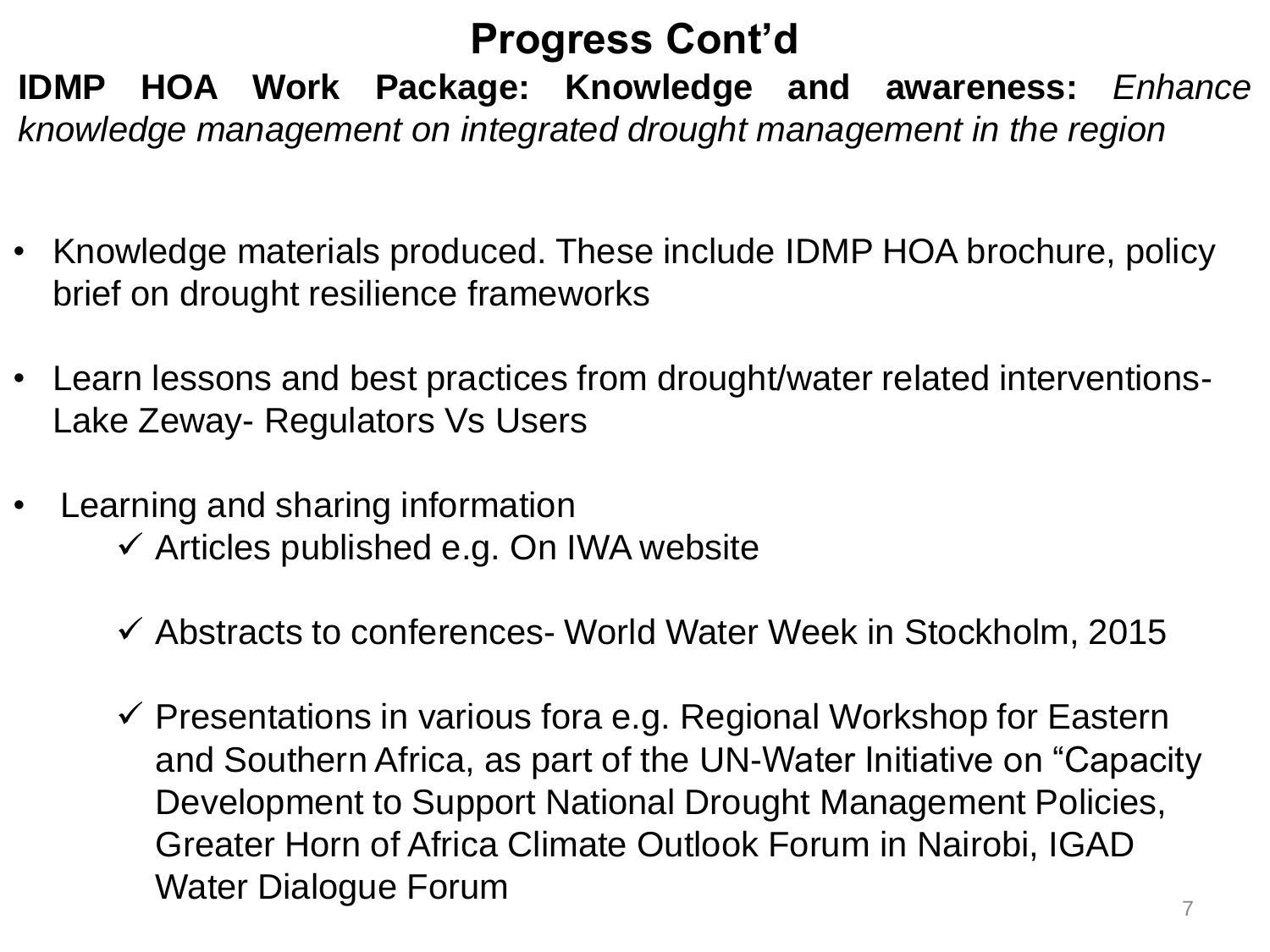**Partnerships and Sustainability:** *Build Partnership and Collaboration for* 

*drought management*

1) A visit to the IGAD secretariat was made in July 2014 to initiate collaboration between IDMP HOA and IDDRSI

2) A visit to the Ethiopian Minister of State for Animal Resource Development established to collaborate between the IDMP HOA programme and already existing governmental drought/IWRM initiatives





knowledge sharing was started

3) Collaboration with IGAD/ICPAC 4). Collaboration has been initiated with the International on capacity building and Water Association (IWA) on a Global Environment Facility (GEF) International Waters (IW) project, the Flood and Drought Management Tools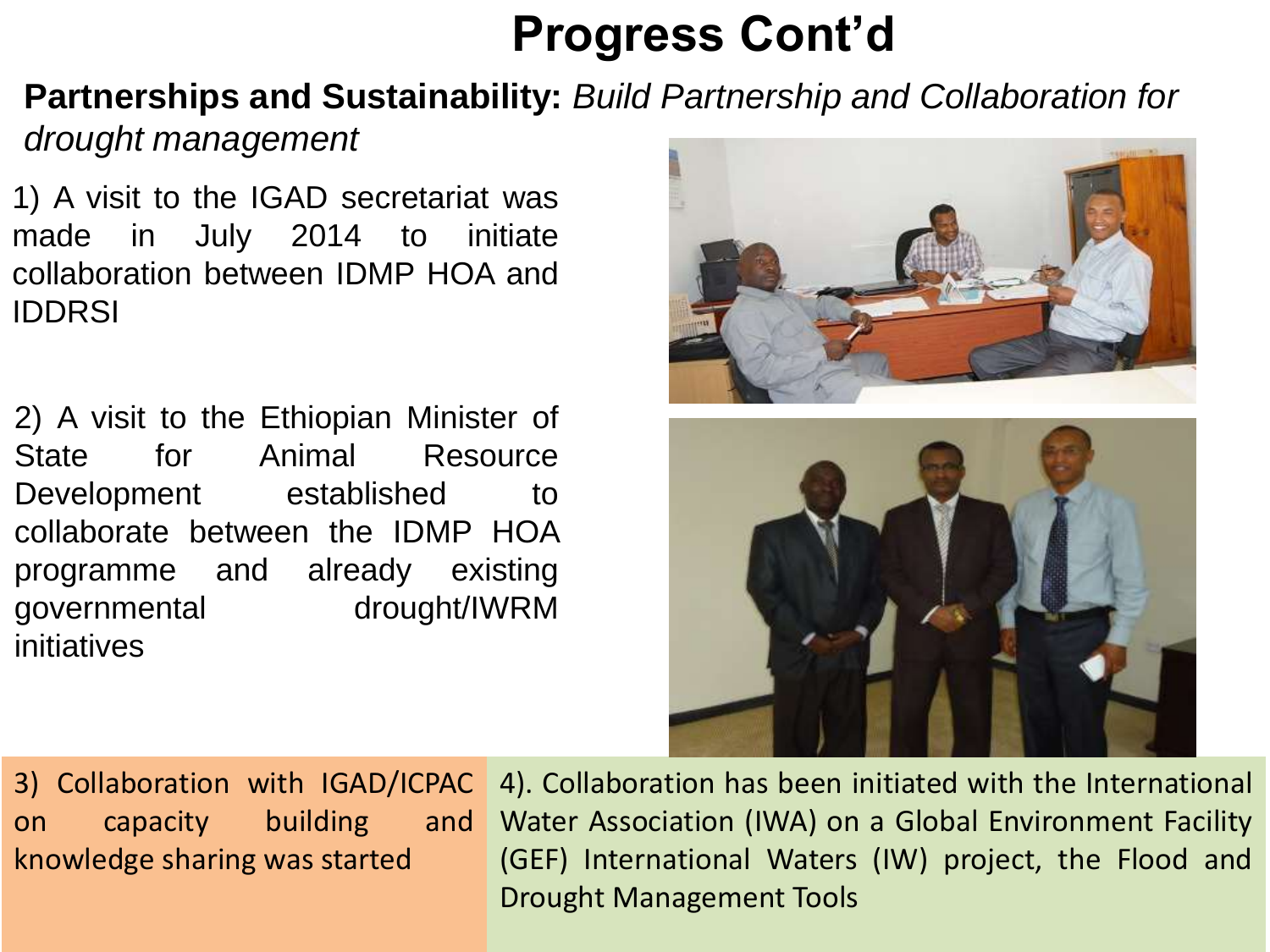## **Planned activities July 2015-June 2016**

- Documenting case studies targeting water security/ drought related interventions and support key local adaptation actions
- Develop and support five-year capacity building program on drought resilience in the IGAD region

- Facilitate exchange visits/study tours of key stakeholders (to influence policy)
- Collaborate in implementation of IGAD regional water policy, Water Dialogue Forum and Water unit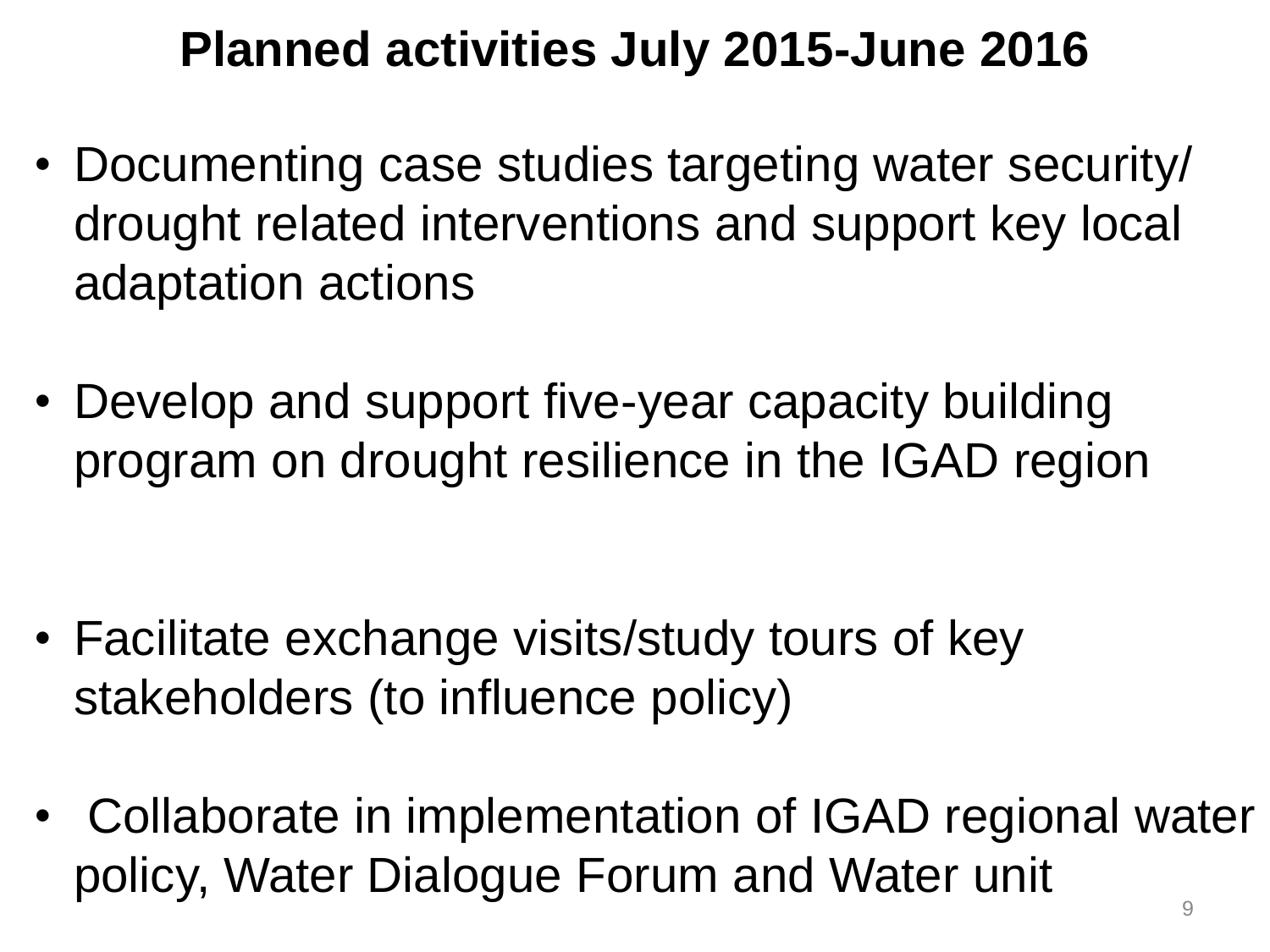#### **Key messages**

- Documenting lessons, success stories and best practices in drought related interventions is an avenue for replication
- Increased capacity building in drought management at all levels i.e. Regional, National and Sub-national enhances knowledge for key institutions and policy makers
- Partnership building/strengthening for drought management
- Demonstrating integrated drought management approaches can influence policy